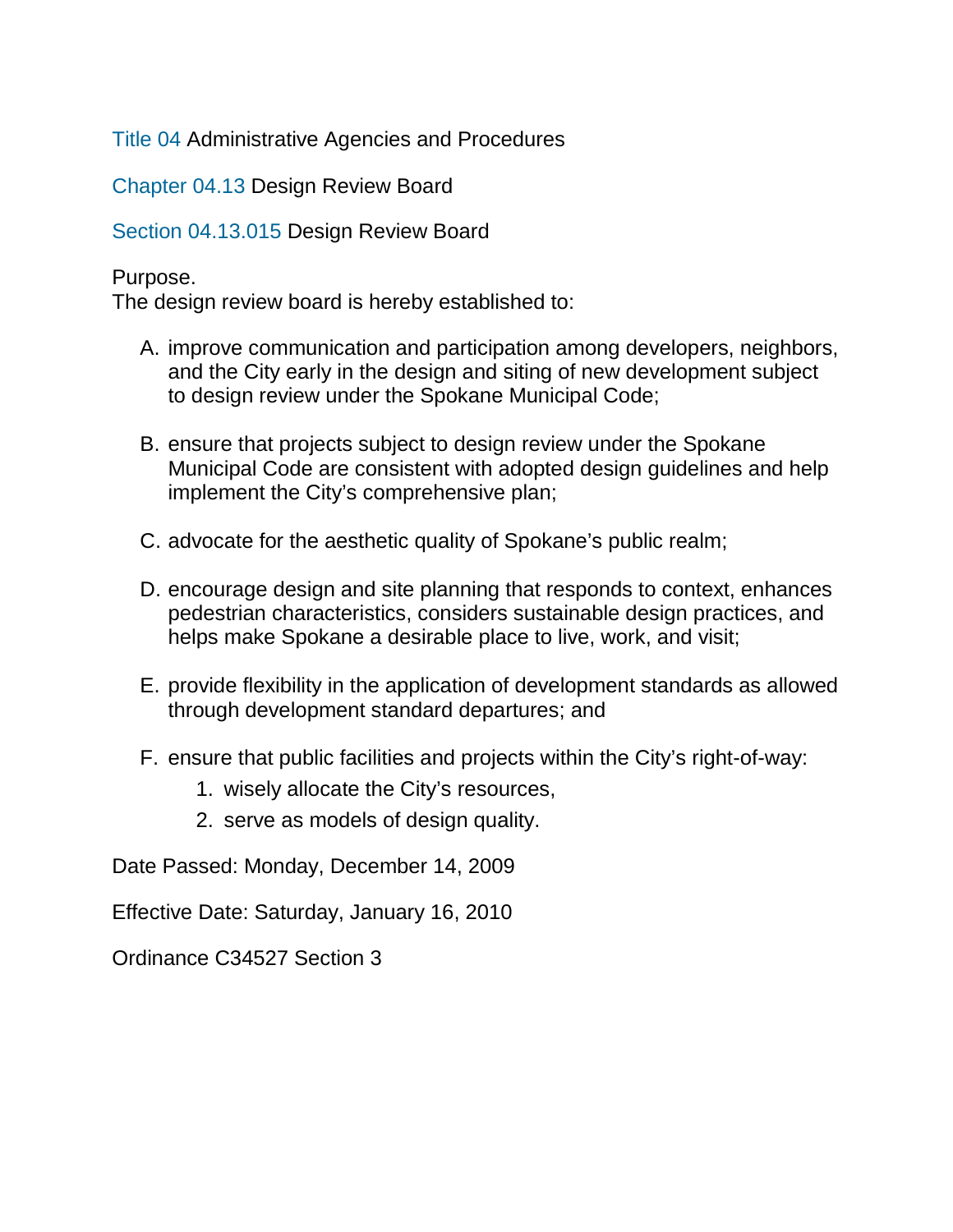[Section 04.13.025](https://my.spokanecity.org/smc/?Section=04.13.025) Composition and Qualification

The design review board shall consist of eight members as follows:

- A. One architect.
- B. One landscape architect.
- C. One urban planner or urban designer.
- D. One civil or structural engineer.
- E. One member of the City arts commission.
- F. One real estate developer.
- G. One citizen-at-large.
- H. One designated liaison from the community assembly.

Date Passed: Monday, December 14, 2009

Effective Date: Saturday, January 16, 2010

Ordinance C34527 Section 5

### [Section 04.13.030](https://my.spokanecity.org/smc/?Section=04.13.030) Appointment and Removal

Appointment and Removal.

Members of the board shall be nominated by the mayor and appointed by the city council. The community assembly may submit recommendations to the mayor for nomination of the designated liaison from the community assembly. Members may be removed for cause by the city council.

Date Passed: Monday, December 14, 2009

Effective Date: Saturday, January 16, 2010

Ordinance C34527 Section 6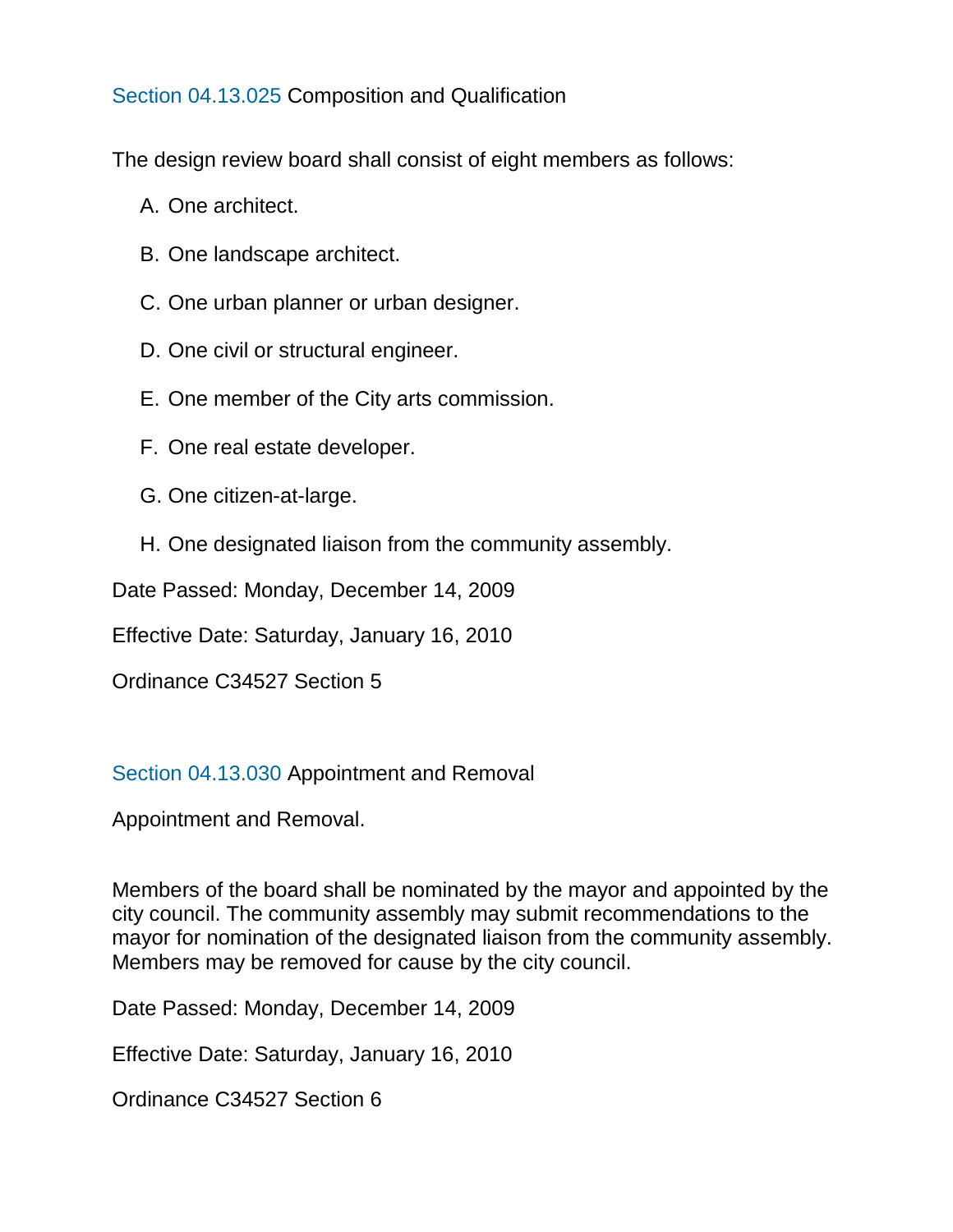- A. Terms of Office.
	- 1. Members shall serve staggered terms of three years. A member whose term has expired shall continue to hold office until a successor has qualified.
	- 2. No member may serve more than two consecutive terms. Vacancies shall be filled for an unexpired term in the same manner as for an original appointment under this section. Appointment to fill the balance of an unexpired term where more than half of the term remains shall be considered a full-term.
	- 3. Members who have retired from the board are eligible to apply for a position on the board after a six-month break.
- B. Compensation. Members shall serve without compensation.

Date Passed: Monday, December 14, 2009

Effective Date: Saturday, January 16, 2010

Ordinance C34527 Section 7

[Section 04.13.050](https://my.spokanecity.org/smc/?Section=04.13.050) Design Review Board Administration and Procedures

The board's administration and procedures are contained within the Unified Development Code [chapter 17G.040 SMC,](https://my.spokanecity.org/smc/?Chapter=17G.040) Design Review Board Administration and Procedures.

Date Passed: Monday, December 14, 2009

Effective Date: Saturday, January 16, 2010

Ordinance C34527 Section 8

[Title 17G](https://my.spokanecity.org/smc/?Title=17G) Administration and Procedures

[Chapter 17G.040](https://my.spokanecity.org/smc/?Chapter=17G.040) Design Review Board Administration and Procedures

[Section 17G.040.010](https://my.spokanecity.org/smc/?Section=17G.040.010) Design Review Board Authority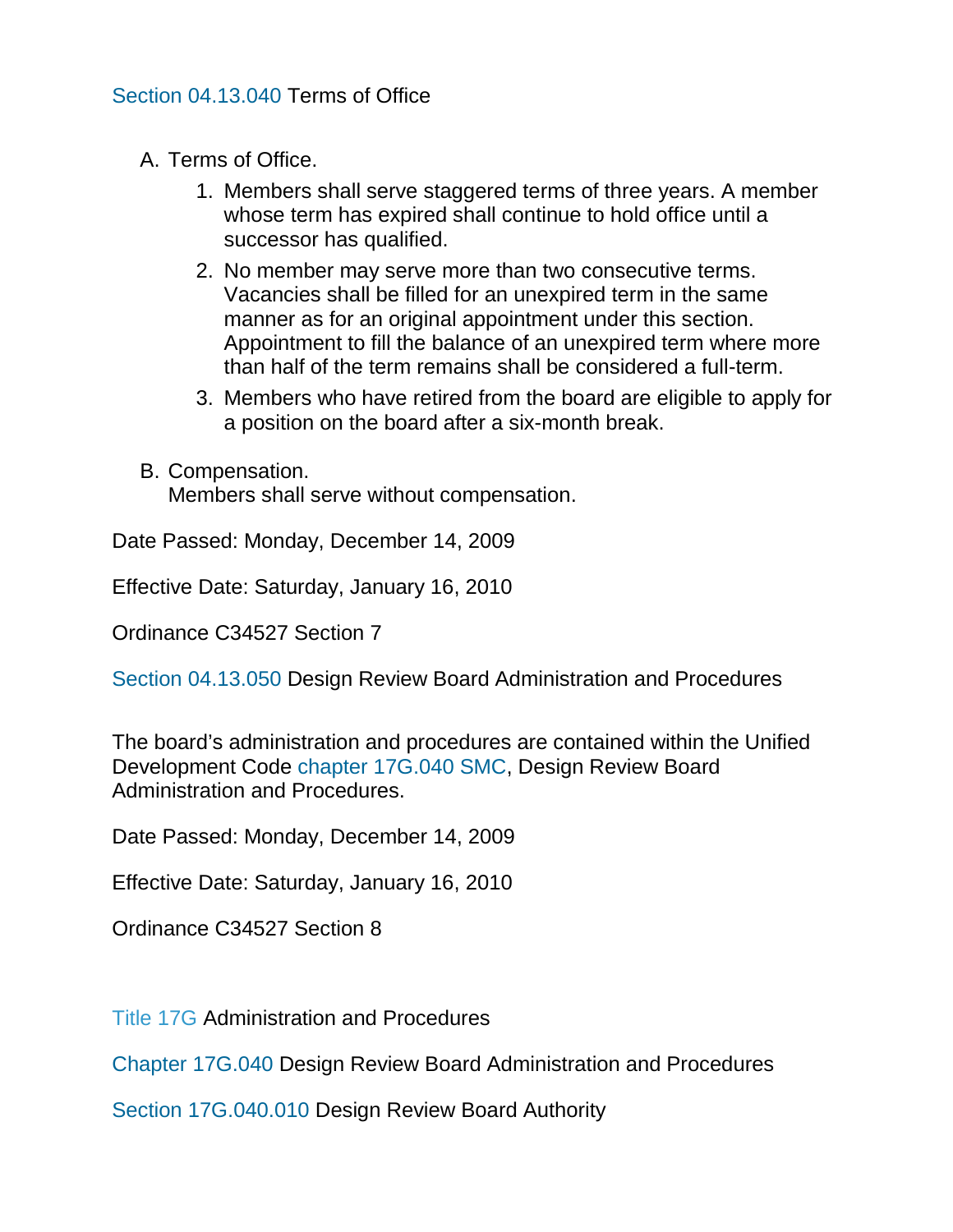A. General Authority.

The board shall conduct informal pre-decision hearings and meetings and prepare a record thereof and make a written report or recommendation regarding the design elements of the development or application to the approving body.

- B. The board shall craft or provide review and comment on the development of new design guidelines or revisions of existing design guidelines, subject to final legislative approval by the City.
- C. Limitation.

Review by the board shall not constitute land use or building code decisions, but shall be restricted to a prompt, reasonable and professional review of the proposal and plans, leaving full responsibility for design and development to the applicant.

Date Passed: Monday, December 14, 2009

Effective Date: Saturday, January 16, 2010

Ordinance C34526 Section 1

[Section 17G.040.020](https://my.spokanecity.org/smc/?Section=17G.040.020) Development and Applications Subject to Design **Review** 

Development Applications Subject to Design Review.

The board shall review the design elements of the following developments and/or project permit applications:

- A. All public projects or structures.
- B. Shoreline conditional use permit applications.
- C. Skywalk applications over a public right-of-way.
- D. Projects seeking a design departure per [chapter 17G.030 SMC,](https://my.spokanecity.org/smc/?Chapter=17G.030) Design Departures, [SMC 17G.030.030,](https://my.spokanecity.org/smc/?Section=17G.030.030) Review Process.
- E. Within downtown zones:
	- 1. Within the central area identified on the [Downtown Design Review](https://my.spokanecity.org/smc/c34526_17G-040-020_Downtown-Design-Review-Threshold-M1-Map.pdf)  [Threshold Map 17G.040-M1:](https://my.spokanecity.org/smc/c34526_17G-040-020_Downtown-Design-Review-Threshold-M1-Map.pdf)
		- a. New buildings and structures greater than twenty-five thousand square feet.
		- b. Modification of more than twenty-five percent (at minimum three hundred square feet) of a building façade visible from an adjacent street.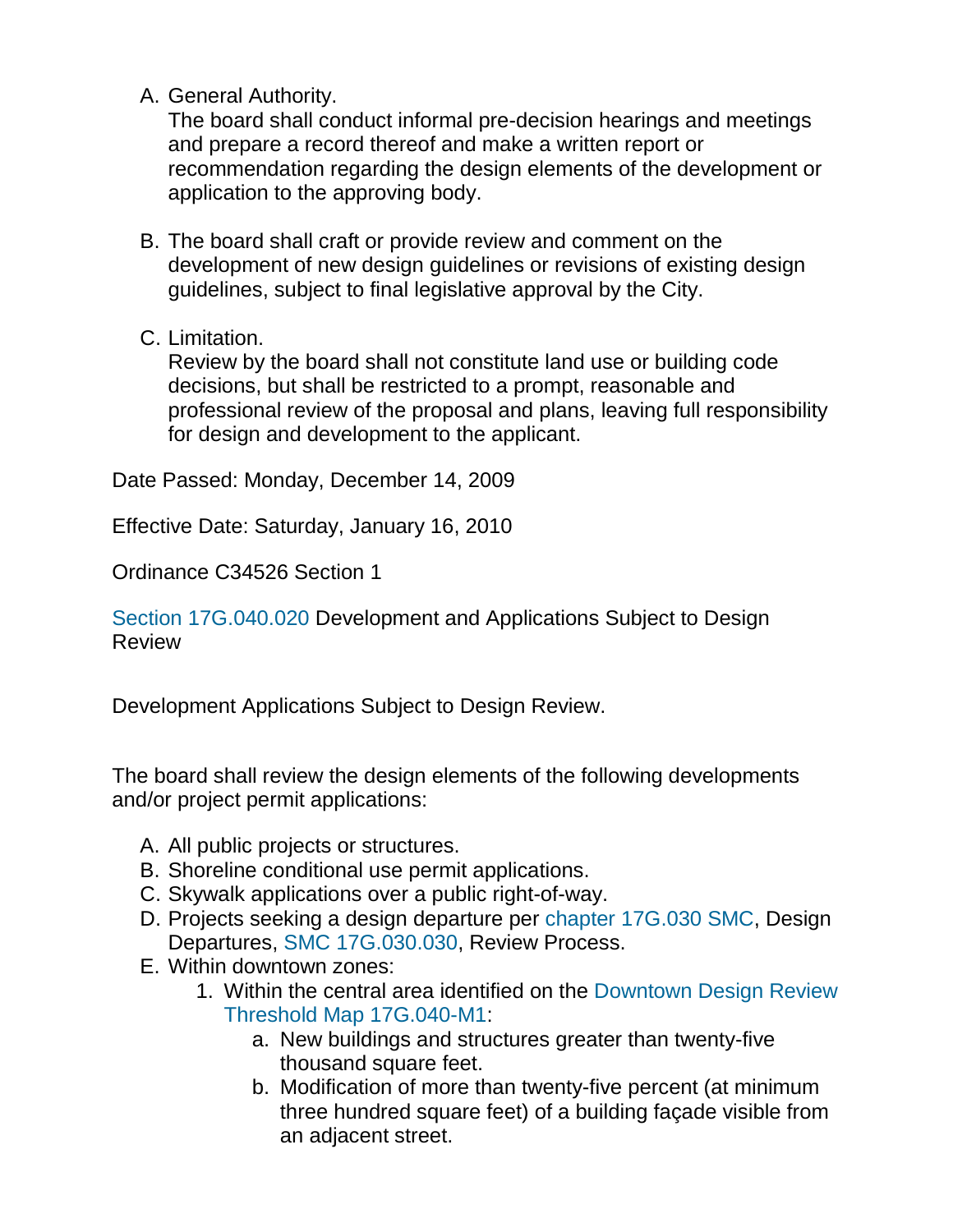- 2. Within the perimeter area identified on the [Downtown Design](https://my.spokanecity.org/smc/c34526_17G-040-020_Downtown-Design-Review-Threshold-M1-Map.pdf)  [Review Threshold Map 17G.040-M1:](https://my.spokanecity.org/smc/c34526_17G-040-020_Downtown-Design-Review-Threshold-M1-Map.pdf)
	- a. New buildings and structures greater than fifty thousand square feet.
	- b. Modification of more than twenty-five percent (at minimum three hundred square feet) of a building façade visible from an adjacent street.
- 3. Within the gateway areas identified on the [Downtown Design](https://my.spokanecity.org/smc/c34526_17G-040-020_Downtown-Design-Review-Threshold-M1-Map.pdf)  [Review Threshold Map 17G.040-M1:](https://my.spokanecity.org/smc/c34526_17G-040-020_Downtown-Design-Review-Threshold-M1-Map.pdf)
	- a. All new buildings and structures.
	- b. Modification of more than twenty-five percent (at minimum three hundred square feet) of a building façade fronting on a designated gateway street or within one hundred feet of an intersection with a gateway street.
- 4. Sidewalk encroachment by private use.
- F. Within Centers & Corridors zones, application for Design Departures from the Design Standards and Guidelines for Centers and Corridors.
- G. Any other development proposal or planning study about which the plan commission, planning director, or hearing examiner requests to have the board's advice pertaining to any design elements.
- H. Other developments or projects listed within the Unified Development Code that require design review.

Date Passed: Monday, July 20, 2015

Effective Date: Wednesday, September 2, 2015

ORD C35280 Section 4

[Section 17G.040.030](https://my.spokanecity.org/smc/?Section=17G.040.030) Projects Exempt from Design Review

- A. Projects Exempt from Design Review.
	- 1. City Parks.
		- a. Maintenance or repair work.
		- b. Development or construction that does not increase the size of the park, or substantially change the physical or visual aspect of the park or park structures; and
		- c. Playground and recreational use structures that have been reviewed by neighbors through a public process.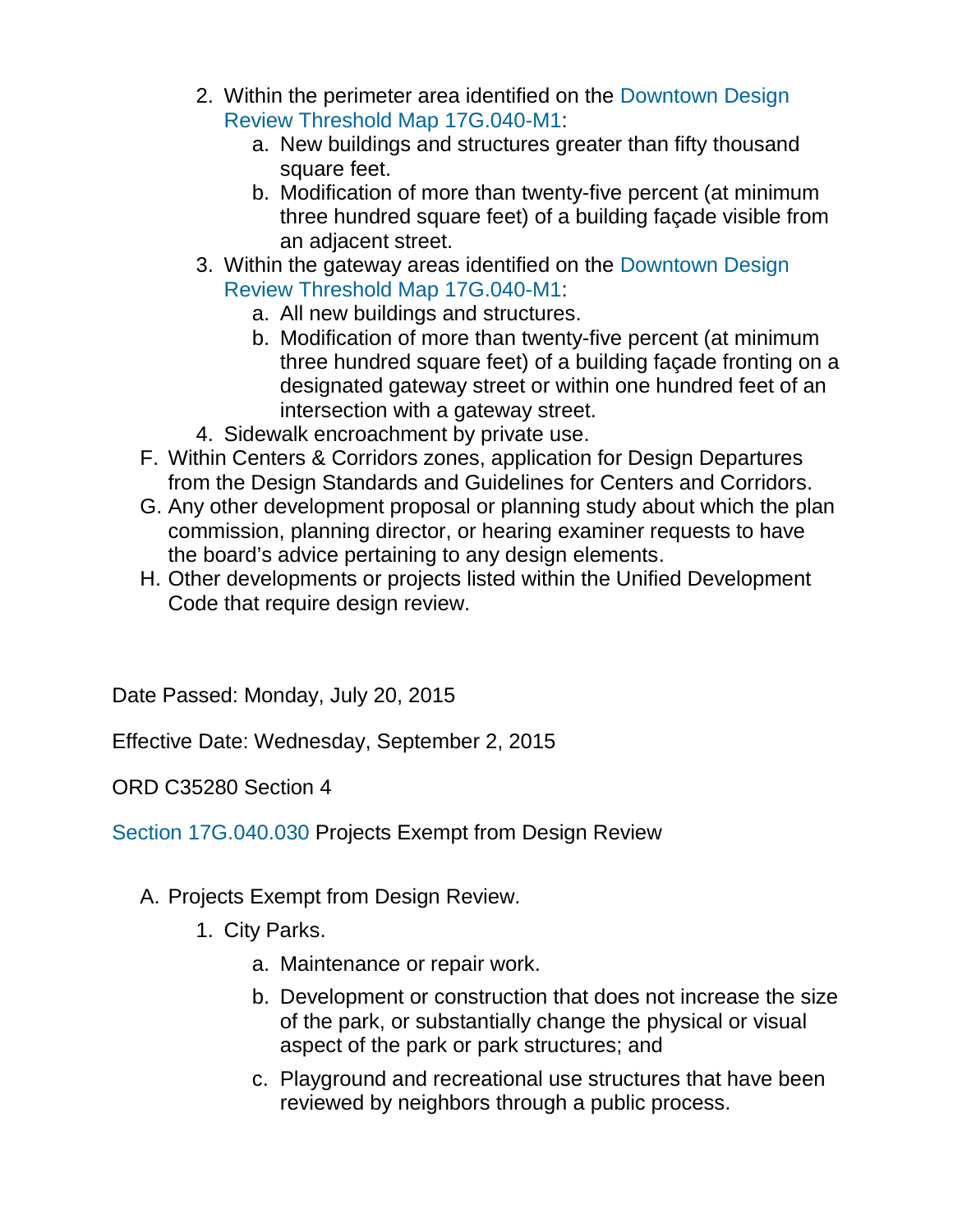- 2. Streets.
	- a. Projects that occur between, and do not change, existing curb lines and do not have a visual or physical impact beyond the existing curb lines.
	- b. Projects that have been designed through a multidepartmental process (including review by staff from engineering, urban design, planning, the urban forester, and other applicable advisory or regulatory departments), clearly meet all adopted City policies, and are not requesting a deviation; and
	- c. City street projects that deviate from one or more adopted City policies, regulations, or standards but for which mitigation to address the deviation has been agreed to by engineering services, planning services, and any other affected departments through a decision making process based on prioritized criteria and that results in a memorandum of understanding between the affected departments.
- 3. Utilities.
	- a. Underground utilities with no visual or physical impact, and
	- b. Small utility structures of minimal impact that have been reviewed by neighbors through a public process.
- 4. A federal, state or county project located on a campus that meets one of the following criteria:
	- a. more than one hundred fifty feet from a public right-of-way, or
	- b. not visible from a public right-of-way or a shoreline due to an existing permanent structure.
- B. Downtown Sidewalk Encroachments Exempt from Design Review.
	- 1. Temporary business signs (sandwich or 'A' frame signs) of less than six square feet.
	- 2. Standard kiosks for newspapers and pamphlets that are less than three feet high.
	- 3. Benches, water fountains, bike racks, and other 'catalog' street furniture when in keeping with the established style, if any, of the existing furniture.
	- 4. Street lamps when in keeping with the established 'style,' if any, of the existing street lamps.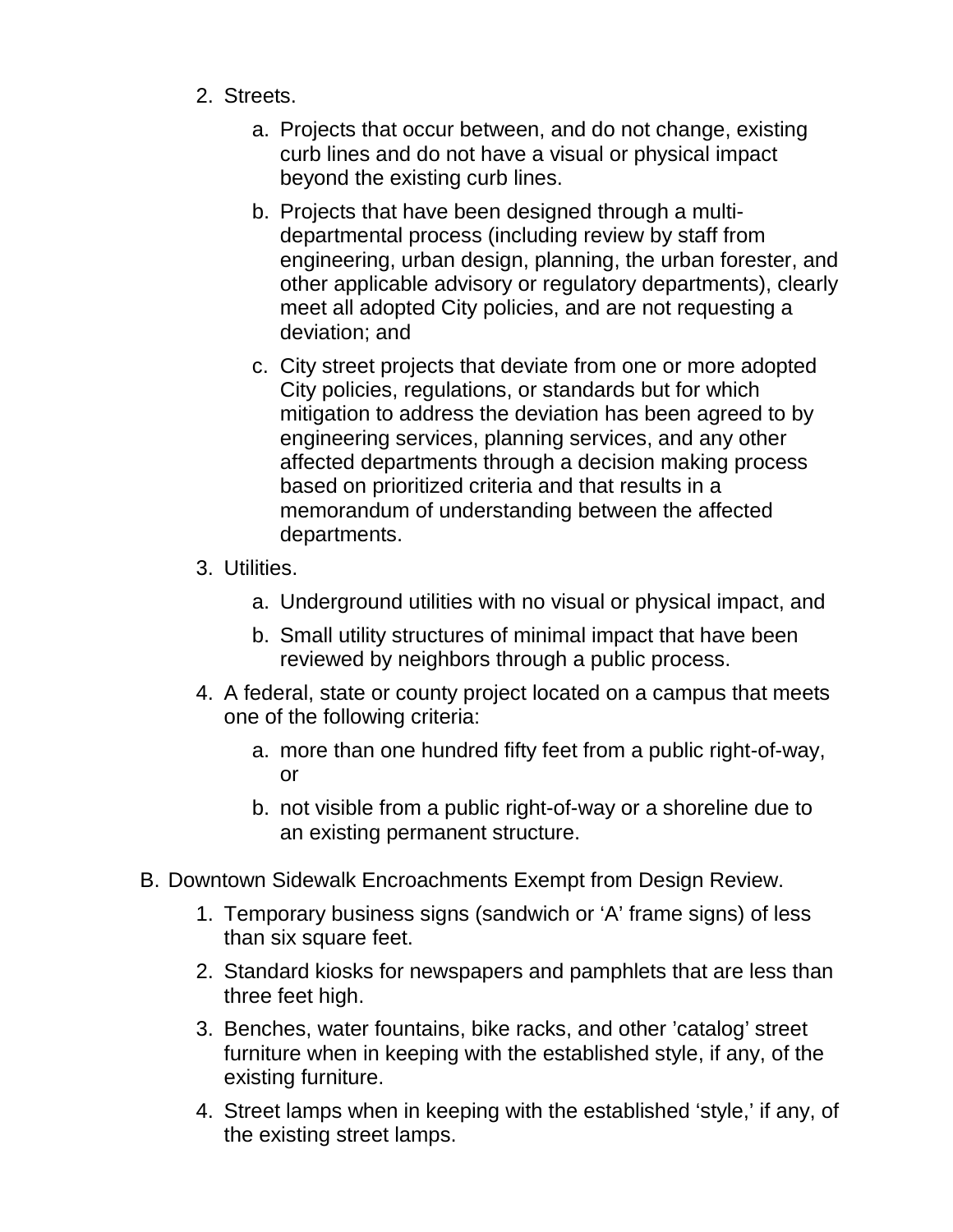- 5. Traffic and direction signage and lights installed by the City for the safety of pedestrians and motorists.
- 6. Street trees when size, spacing, soil volumes, and location are in accordance with the Spokane Municipal Code and sidewalk clearance standards. Please note that species must be selected from the urban forester's approved street tree list and a planting permit must be obtained from the urban forester.
- 7. Temporary/seasonal railings for sidewalk café enclosures of a recommended material as noted in the downtown design guidelines.
- C. Building Modifications Exempt from Design Review. Projects subject to the secretary of the interior's standards for rehabilitation or other historic preservation guidelines established and adopted by the Spokane historic landmarks commission per [SMC](https://my.spokanecity.org/smc/?Section=17D.040.210)  [17D.040.210,](https://my.spokanecity.org/smc/?Section=17D.040.210) [SMC 17D.040.240,](https://my.spokanecity.org/smc/?Section=17D.040.240) or [SMC 17D.040.270.](https://my.spokanecity.org/smc/?Section=17D.040.270)

Date Passed: Monday, July 23, 2012

Effective Date: Thursday, August 30, 2012

ORD C34889 Section 2

[Section 17G.040.040](https://my.spokanecity.org/smc/?Section=17G.040.040) Design Review Criteria

Design Review Criteria.

The board shall base its review, report, and/or recommendation on the following criteria:

- A. The requirements, guidelines, and applicable provisions of [Title 17](https://my.spokanecity.org/smc/)  [SMC](https://my.spokanecity.org/smc/) that apply to the property in question including all additional zoning regulations which may apply to the use or to its area by provision for overlay district, or made applicable by any conditional use or variance approval.
- B. A summary of the design guidelines adopted by the City is found in the Design Review Application Handbook on file in the planning department.

Date Passed: Monday, December 14, 2009

Effective Date: Saturday, January 16, 2010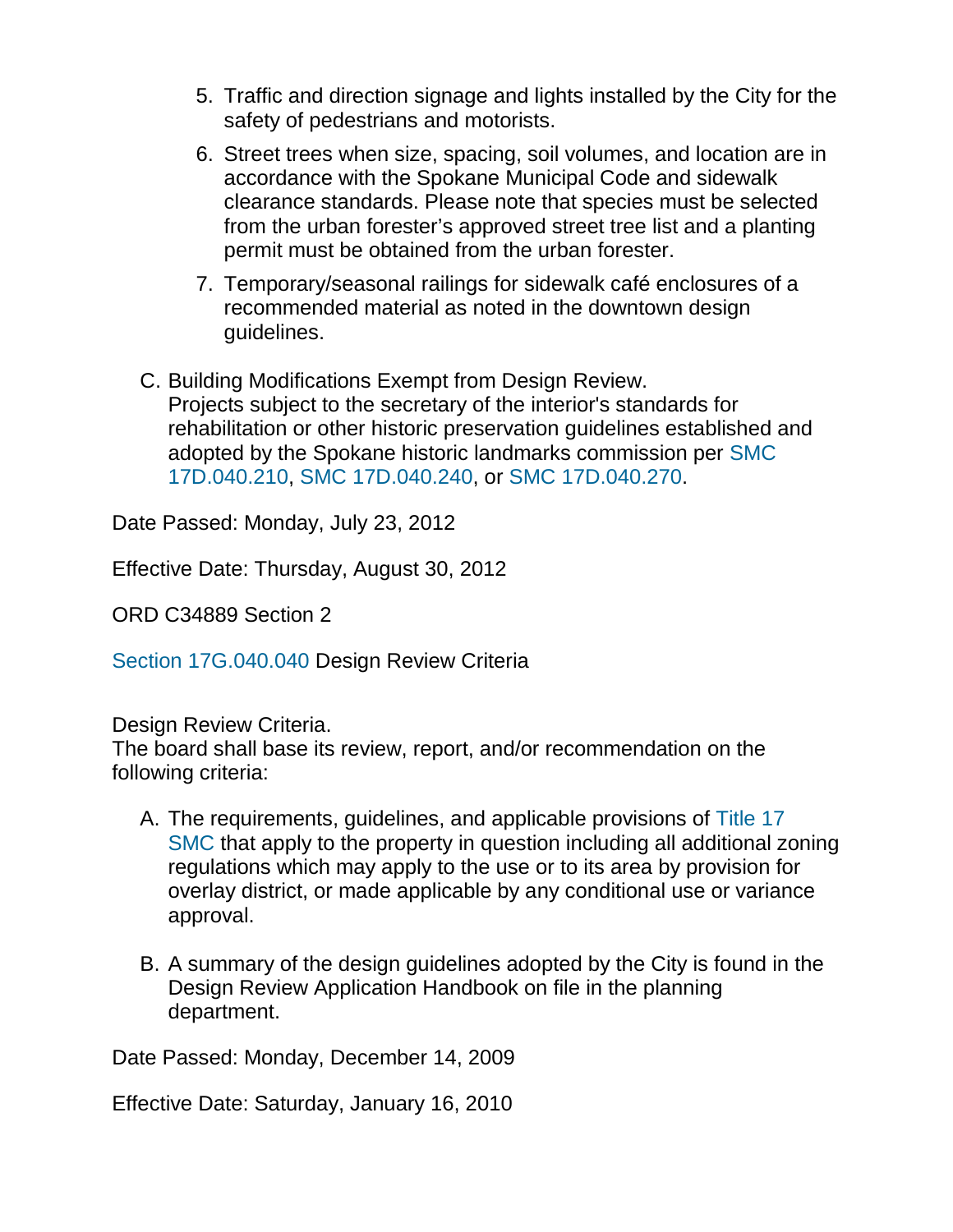# Ordinance C34526 Section 1

#### [Section 17G.040.050](https://my.spokanecity.org/smc/?Section=17G.040.050) Design Review Process

A. Design Review Process.

The design review process is found in the Design Review Application Handbook. The planning director is responsible for maintaining the Design Review Application Handbook and design review process. Changes to the Design Review Application Handbook and design review process must be approved by the design review board and adopted as official City administrative policy.

B. Design Review Board Operating Rules.

The board shall adopt rules of procedure for the conduct of its duties and shall provide in such rules for the time and place for holding regular board meetings.

Date Passed: Monday, December 14, 2009

Effective Date: Saturday, January 16, 2010

Ordinance C34526 Section 1

[Section 17G.040.060](https://my.spokanecity.org/smc/?Section=17G.040.060) Design Review Board Meetings

Design Review Board Meetings.

The board meets twice a month if necessary to respond to development applications. The meetings are open to the public.

Date Passed: Monday, December 14, 2009

Effective Date: Saturday, January 16, 2010

Ordinance C34526 Section 1

[Section 17G.040.070](https://my.spokanecity.org/smc/?Section=17G.040.070) Neighborhood Notification

Neighborhood Notification Process.

The neighborhood council chair shall be provided with direct meeting notification for all project(s) subject to design review affecting the neighborhood which they represent.

Date Passed: Monday, December 14, 2009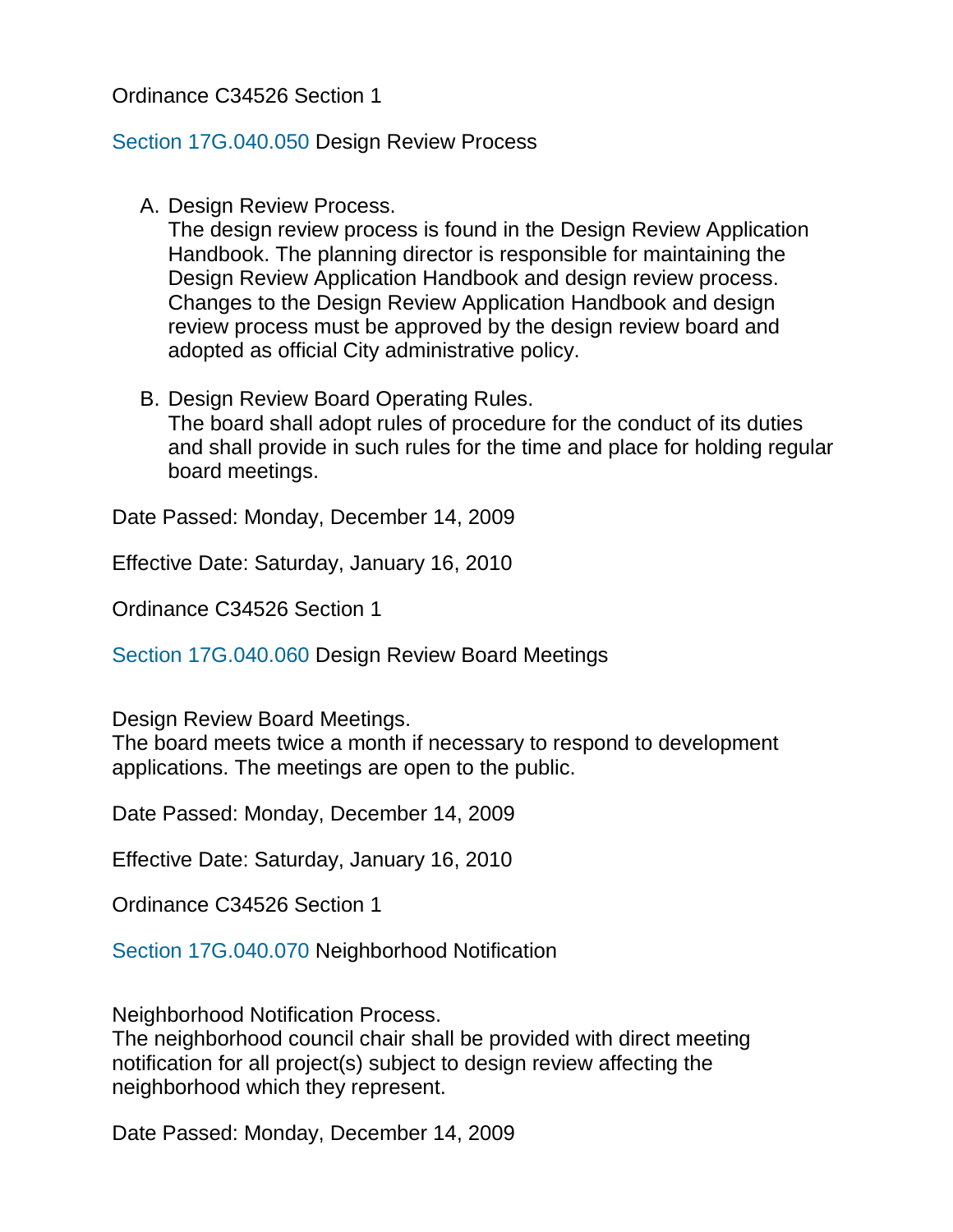Effective Date: Saturday, January 16, 2010

Ordinance C34526 Section 1

[Section 17G.040.080](https://my.spokanecity.org/smc/?Section=17G.040.080) Design Review Board Recommendations

## Recommendations.

Recommendations of the board are made according to the design review criteria adopted by the city council. In no case may the recommendations of the board contain design solutions contrary to other applicable provisions of this title. The design review criteria reflect the policies of the comprehensive plan.

- A. The functions of the board shall be advisory. The board makes recommendations on matters in which the hearing examiner, planning director, city council, building official, or city engineer is the actionapproving authority.
- B. The board makes recommendations to the responsible City official on all other matters for which design review is required.
- C. The board's recommendation shall be recorded in writing and available within seven days of the board's recommendation meeting.
- D. The action approving authority shall consider the board's recommendation, provided that, if there is a unanimous recommendation to the action approving authority, the action approving authority shall issue a decision that makes compliance with the board's recommendation a condition of permit approval, unless the action approving authority concludes that the recommendation:
	- 1. reflects inconsistent application of the design criteria; or
	- 2. exceeds the authority of the board; or
	- 3. conflicts with SEPA conditions or other regulatory requirements applicable to the site; or
	- 4. conflicts with the requirements of state or federal law.

Date Passed: Monday, December 14, 2009

Effective Date: Saturday, January 16, 2010

Ordinance C34526 Section 1